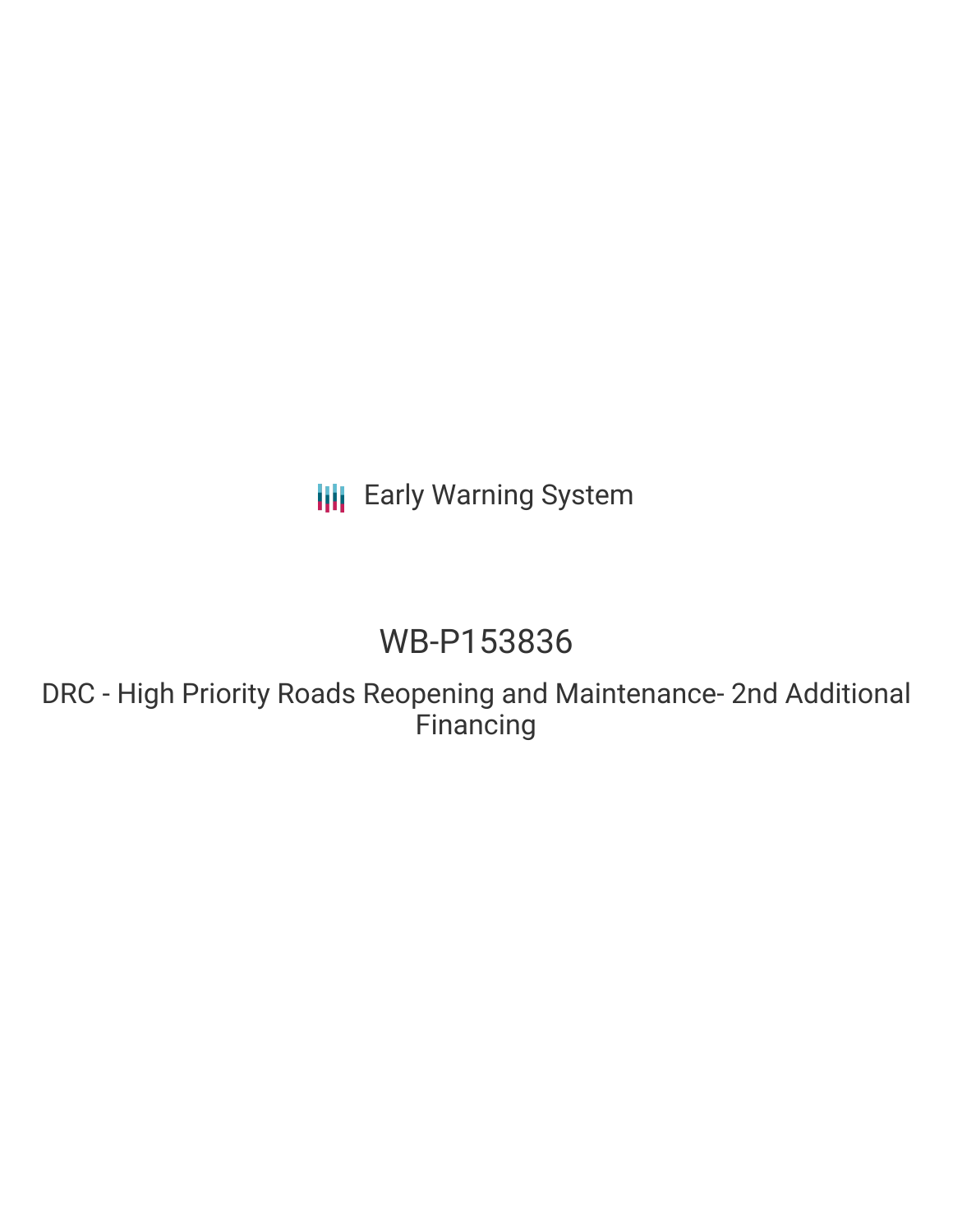

#### **Quick Facts**

| <b>Countries</b>               | Congo, Democratic Republic of              |
|--------------------------------|--------------------------------------------|
| <b>Financial Institutions</b>  | World Bank (WB)                            |
| <b>Status</b>                  | Active                                     |
| <b>Bank Risk Rating</b>        | A                                          |
| <b>Voting Date</b>             | 2016-02-18                                 |
| <b>Borrower</b>                | Government of Democratic Republic of Congo |
| <b>Sectors</b>                 | Construction, Infrastructure, Transport    |
| <b>Investment Type(s)</b>      | Loan                                       |
| <b>Investment Amount (USD)</b> | \$125.00 million                           |
| <b>Project Cost (USD)</b>      | $$164.20$ million                          |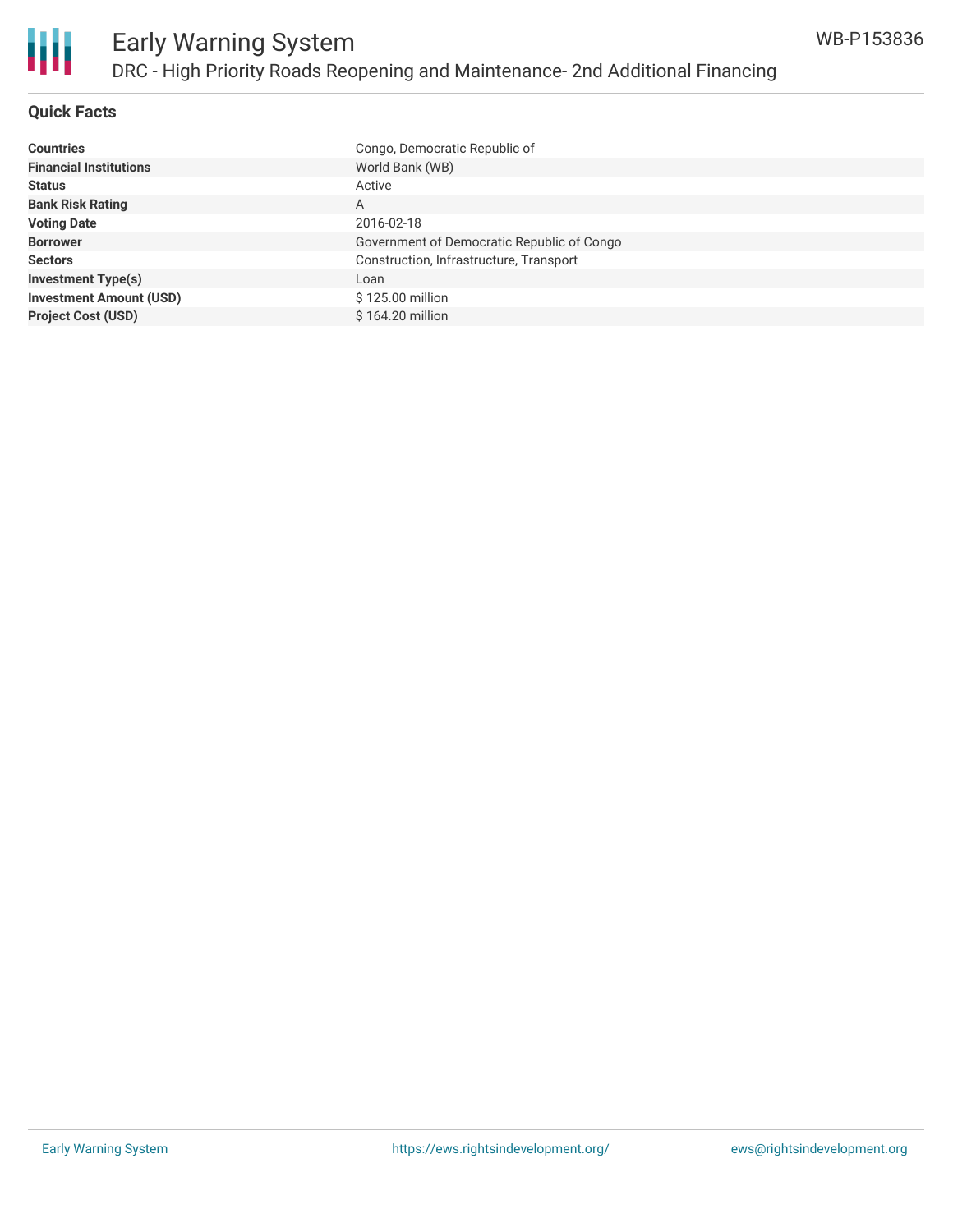

#### **Project Description**

This project finances the re-opening, rehabilitation, and maintenance three additional sections of high-priority existing roads between the Provinces of Sud and Nord Kivu and within the Province of Nord Kivu and the Province Orientale. This includes 750 km of new roads, and this additional financing will cover the financing gap and overrun cost associated with the initial project.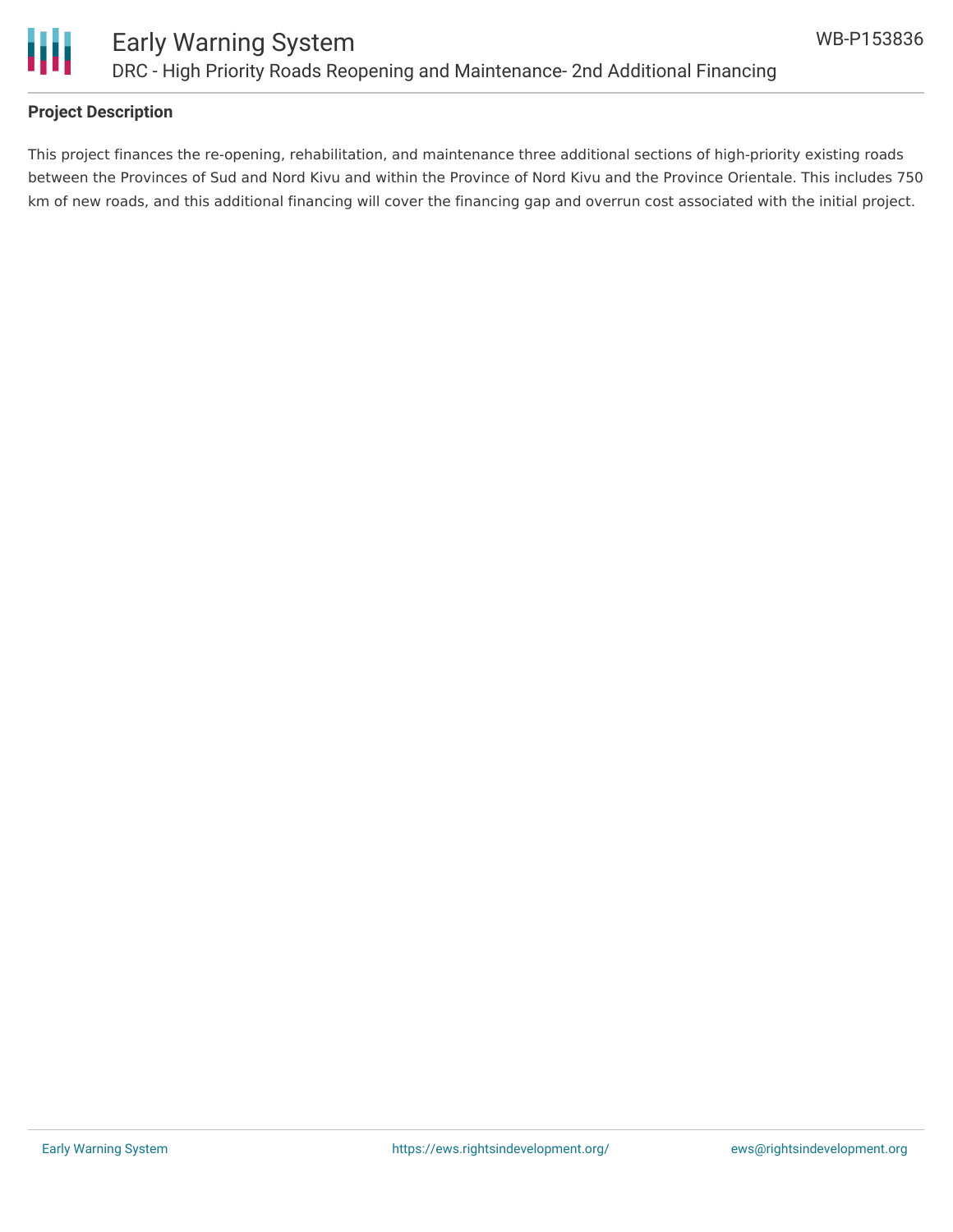

## Early Warning System DRC - High Priority Roads Reopening and Maintenance- 2nd Additional Financing

#### **Investment Description**

World Bank (WB)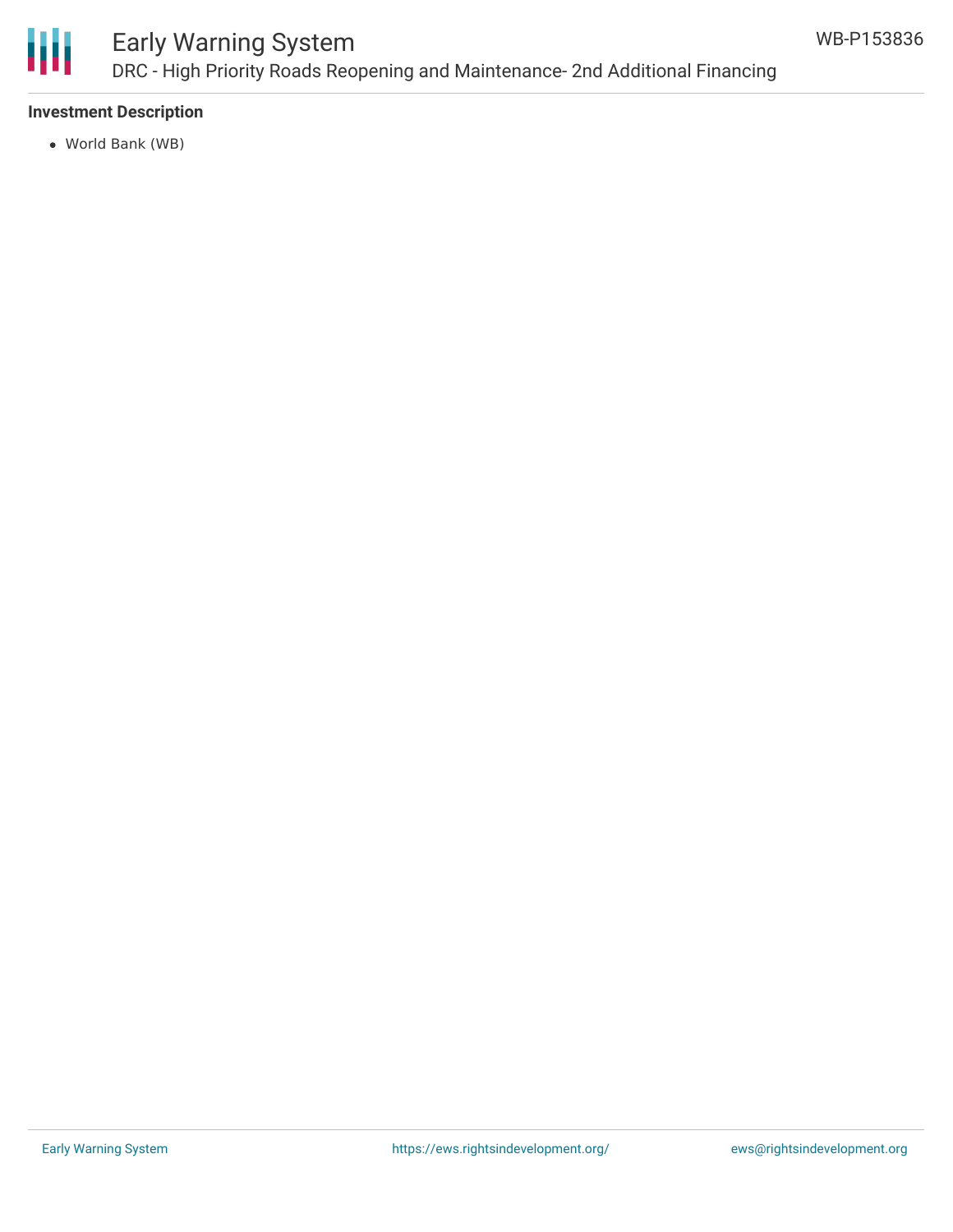

#### **Contact Information**

World Bank Contact: Alexandre K. Dossou Title: Sr Transport. Spec. Tel: 5377+3052 Email: adossou@worldbank.org

Borrower/Client/Recipient Name: Ministere des Finances Contact: Gérard MUTOMBO Title: Chief of Staff Tel: 243818317669 Email: cabfinances@minfinrdc.com

Implementing Agencies Name: Cellule Infrastructures - Ministry of Public Works Contact: Theophile NTELA LUGUMBA Title: Coordinator Tel: 243810376494 Email: info@celluleinfra.org

#### ACCOUNTABILITY MECHANISM OF WORLD BANK

The World Bank Inspection Panel is the independent complaint mechanism and fact-finding body for people who believe they are likely to be, or have been, adversely affected by a World Bank-financed project. If you submit a complaint to the Inspection Panel, they may investigate to assess whether the World Bank is following its own policies and procedures for preventing harm to people or the environment. You can contact the Inspection Panel or submit a complaint by emailing ipanel@worldbank.org. You can learn more about the Inspection Panel and how to file a complaint at: http://ewebapps.worldbank.org/apps/ip/Pages/Home.aspx.